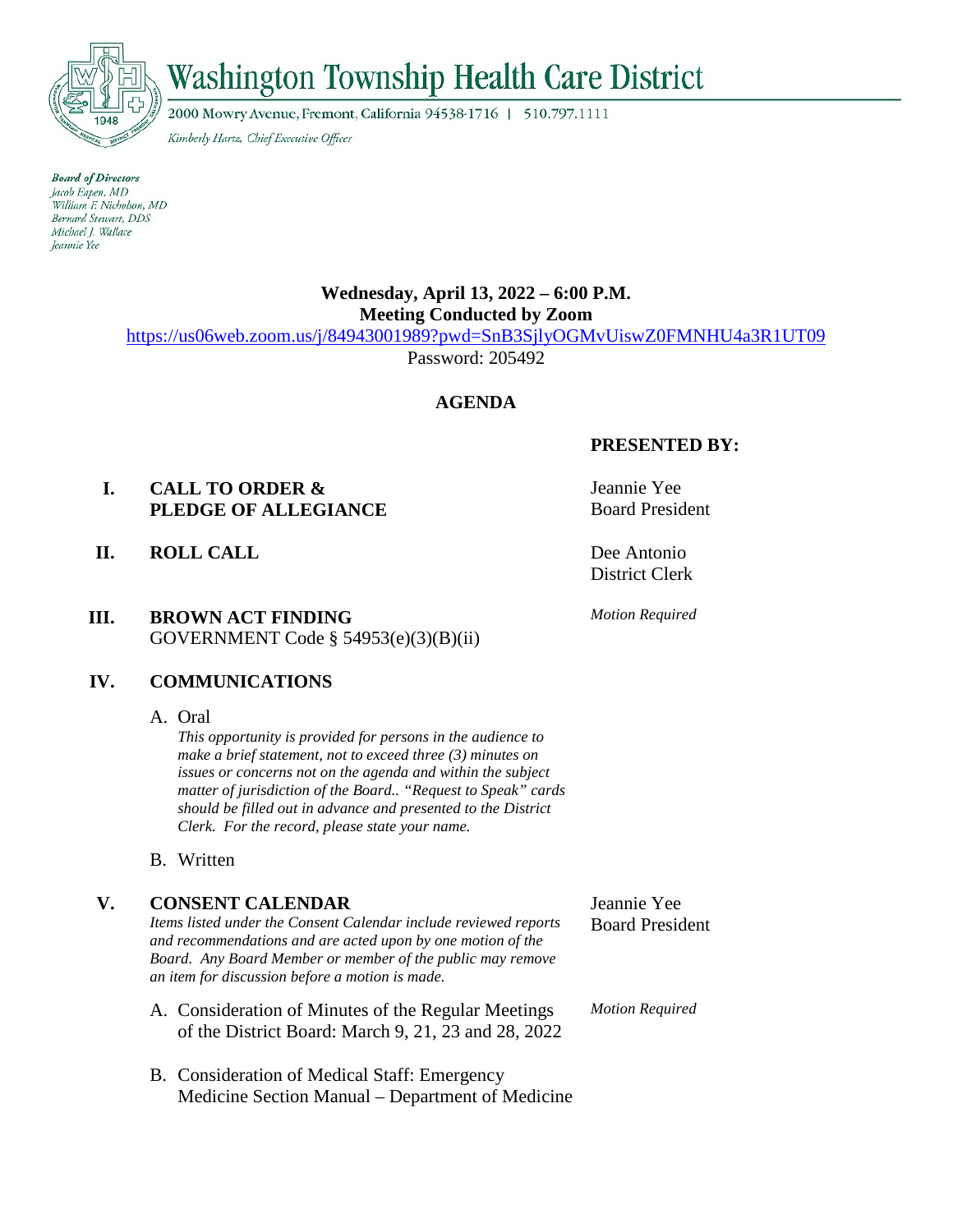Board of Directors' Meeting April 13, 2022 Page 2

- C. Consideration of Medical Staff: Rules and Regulations
- D. Consideration of CredentialStream Implementation
- E. Consideration of Copier Replacement
- F. Consideration of Patient Financial Assistance and Charity Care Policy

# **VI. PRESENTATION**

A. Low Back Pain: When Is It Surgical and When Is It Not?

#### **PRESENTED BY:**

Rajiv Saigal, M.D., PhD, FAANS, **OCN** Associate Professor, Department of Neurosurgery, U.C.S.F.

### **VII. REPORTS PRESENTED BY:**

- A. Medical Staff Report Shakir Hyder, M.D.
- B. Service League Report Debbie Feary
- C. Lean Report Diabetes Program
- D. Quality Report: Antimicrobial Stewardship / C. difficile
- E. Finance Report Chris Henry

Chief of Medical Staff

Service League President

Prasad Katta, M.D. Medical Co-Director, Diabetes Program

Dianne Martin, M.D. Anti-Microbial Stewardship Leader

Vice President & Chief Financial **Officer** 

F. Hospital Operations Report Kimberly Hartz

#### **VIII. ACTION**

- A. Consideration of Six Merge Radiologist Workstations and Software
- **IX. ANNOUNCEMENTS**

Chief Executive Officer

*Motion Required*